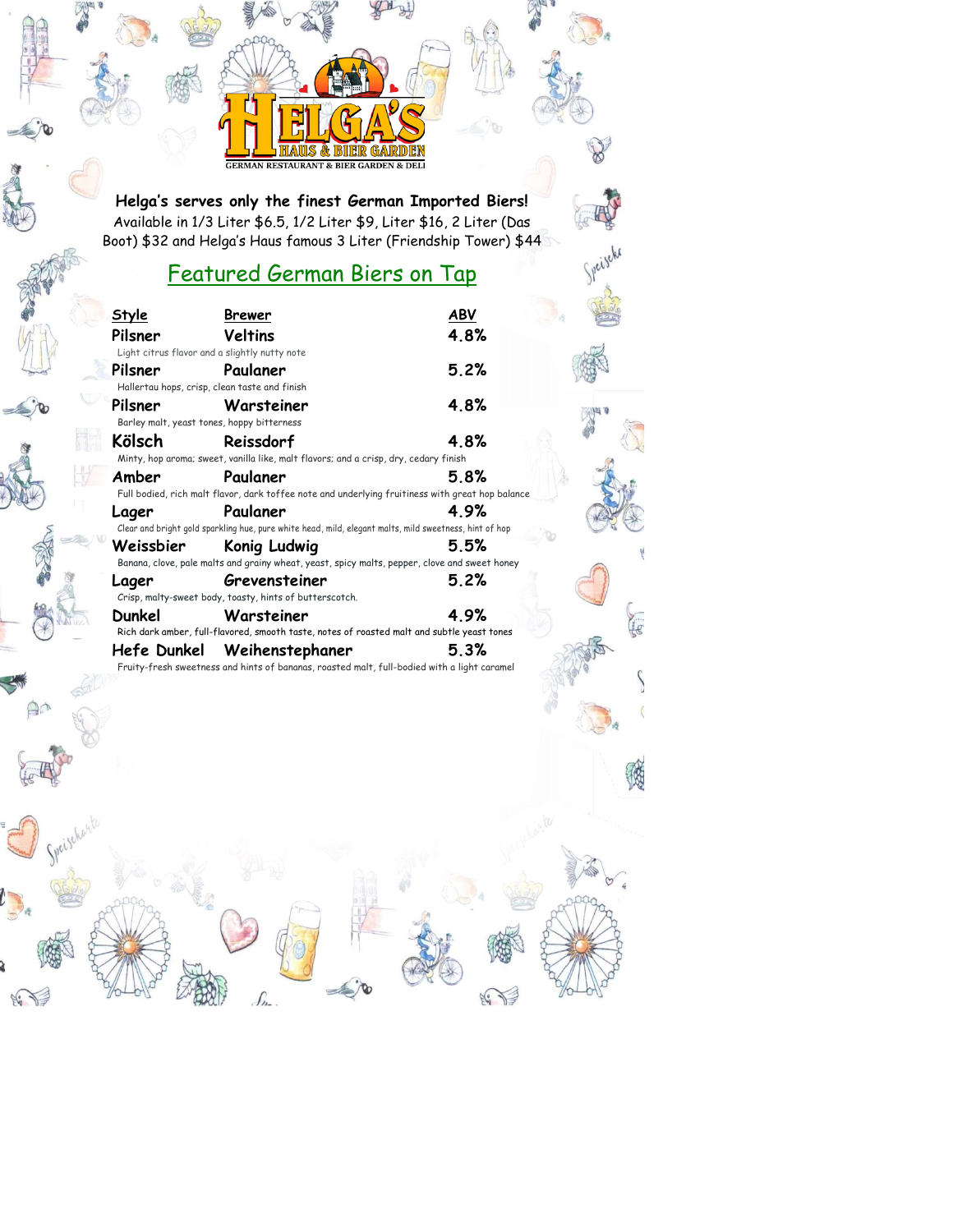# Featured German Bottle/Canned Bier

fo

| Style<br>Lager Black Kostritzer                        | <b>Brewer</b>                                                                                 | ABV<br>48% | Price<br>9  |
|--------------------------------------------------------|-----------------------------------------------------------------------------------------------|------------|-------------|
|                                                        | Toasted bitter flavor with bittersweetherbs, intensely aromatic with delicate malty sweetness |            |             |
| Edelstoff<br>Water cracker, honey malt, hop bitterness | Augustiner                                                                                    | $5.7%$ 8   |             |
| Grapefruit                                             | Paulaner (Radler)                                                                             | 2.5%       | - 8         |
| Pilsner                                                | Paulaner (4 pack)                                                                             |            | 5.2% Market |
| Lager                                                  | Paulaner (4 pack)                                                                             | 4.9%       | Market      |
|                                                        | Hefe Weizen Paulaner (4 pack)                                                                 |            | 5.5% Market |
|                                                        |                                                                                               |            |             |

Take Home your favorite German Bier

ask your server about Pints, Growlers and Refills

## Prickelnde (Sparkling Wine)

Polaris Sparkling Ice-Secco (sweet) 9/28

## Weißwein (White Wines)

German. Riesling. Von Schleinitz (dry) 9/28 German. Riesling. Von Schleinitz (off dry) 9/28 Pinot Grigio. Ornato (dry) 9/28

#### Rotwein (Red Wine)

| German, Dornfelder, "Windish", red. (off dry) | 9/25    |
|-----------------------------------------------|---------|
| Austria. "Wimmer Zweigelt" (table wine)       | 9/25    |
| California. Gallo Burgundy. (dry)             | $8 - -$ |
| Austria, Blaufränkisch, Weinland (dry)        | 9/25    |

#### Besonderer Wein (Seasonal Wines)

German. Riesling Moselland Ars Vitis 9/26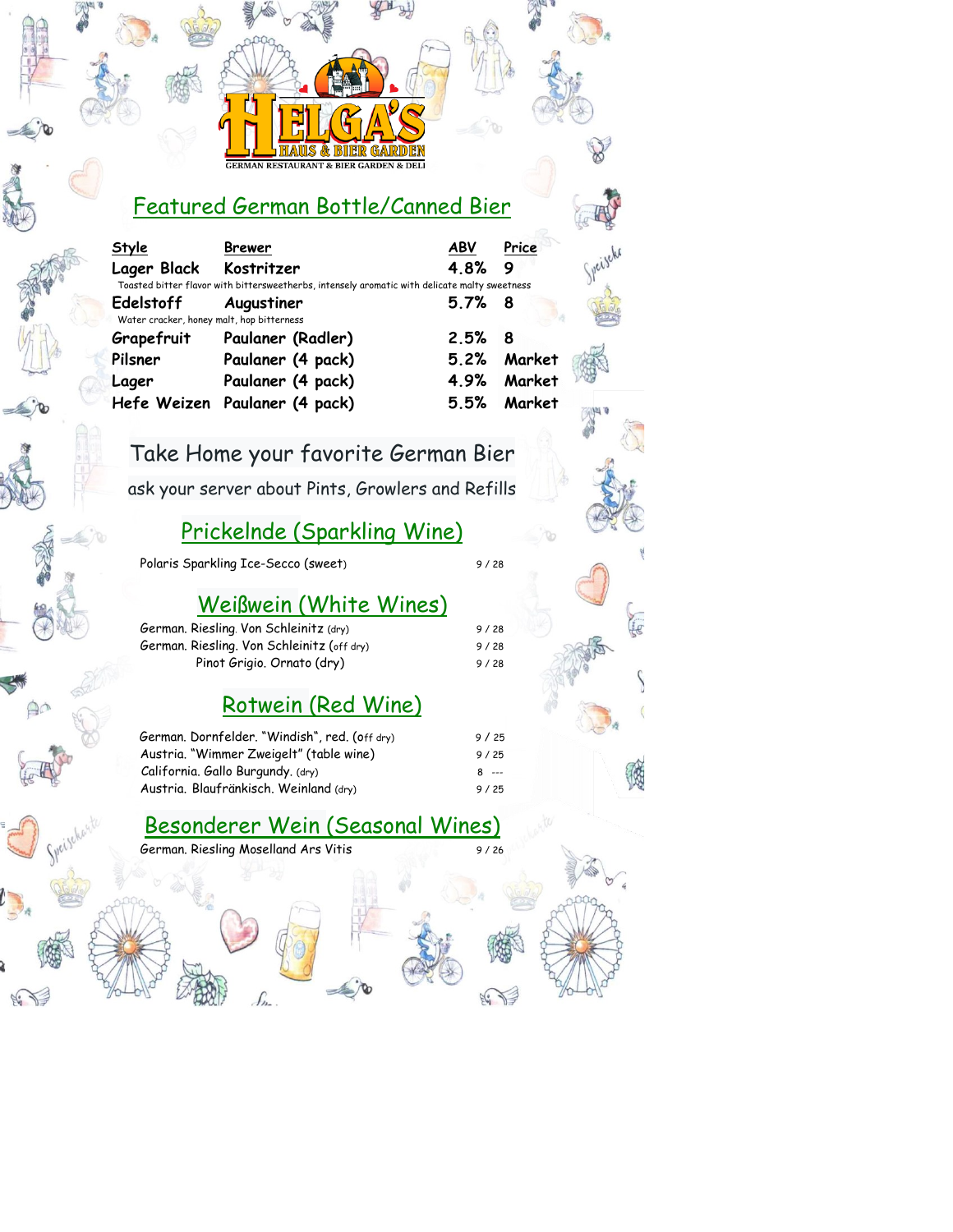### Premium Bar Liquors

**BIER GARDEN & DELI** 

Putinka Russian Vodka ~ Grey Goose ~ Patron Silver Tequila ~ 1800 Tequila ~ Tanqueray Gin Berentzen Whiskey ~ Makers Mark ~ Jack Daniels ~ Jameson Irish Whisky Hennessy Cognac ~ Fireball ~ Crown Royal ~ Seagram's 7 ~ Southern Comfort Bailey's ~ Kahlua ~ Captain Morgan's ~ Bacardi Light Rum

#### Aperitifs, Geschossen & Korns

Rumplemintz ~ Helga's Apfel Korn ~ Jagermeister Asbach German brandy ~ Goldschlager ~ Verpoorten Egg Liqueur Kroatzbeere Blackberry Bauer's Obstler Pear/Apple Brandy

### Helga's Haus Custom Cocktails

German Apfel Manhattan Berentzen apfel whiskey, ApfelKorn, bitters and green apple

Helga's Gimlet Goldschlager, apfelkorn, lime juice, and sparkling water and green apple

#### Helga's Blackforest Echte Kroatzbeere blackberry liqueur, cranberry juice and grapefruit juice

Golden Gimlet German cocktail made with Goldschlager, lime juice, and a fresh lime garnish

#### Helga's Old Fashioned

German version of the American classic with Makers Mark and Wild Cherry Berentzen

#### Helga's Pear-rita

German version of the Mexican classic with Pear Likor and tequila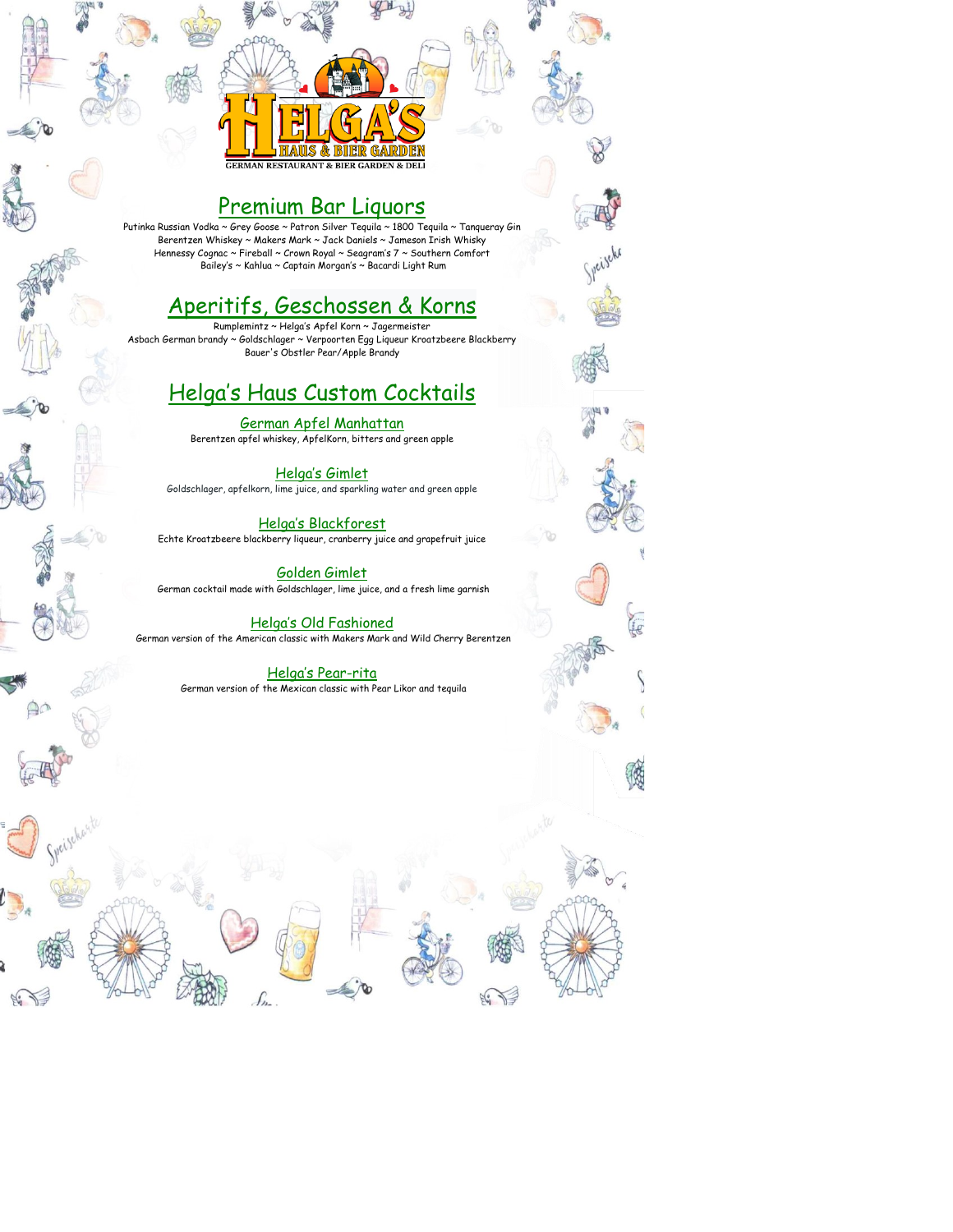

# Bier Cocktails



Speischarte

Radler 1/2 Liter A refreshing blend of Lager Bier with a splash of Sprite Cola Weiss 1/2 Liter A glass of Weiss Bier and Cola very popular in Germany Rooster Weiss 1/2 Liter A refreshing mix of Weiss Bier and Sprite

h<mark>ite Wine Schorle 1/2 Liter</mark> A bubbly combination of white wine and Club Soda or sierra mist over ice Red Wine Schorle 1/2 Liter A bubbly combination of red wine and Club Soda or sierra mist over ice

# Mocktails (non-alcoholic)

ApfelSchorle Delicious apple juice mixed with sparkling water in a 1/2 Liter over ice German Mineral Water Imported German, naturally carbonated bottled water Spezi 1/2 Liter A refreshing blend of Cola and Orange sodas over ice

Malz Bier A malt type soda popular with many children in Germany

י<br>תו